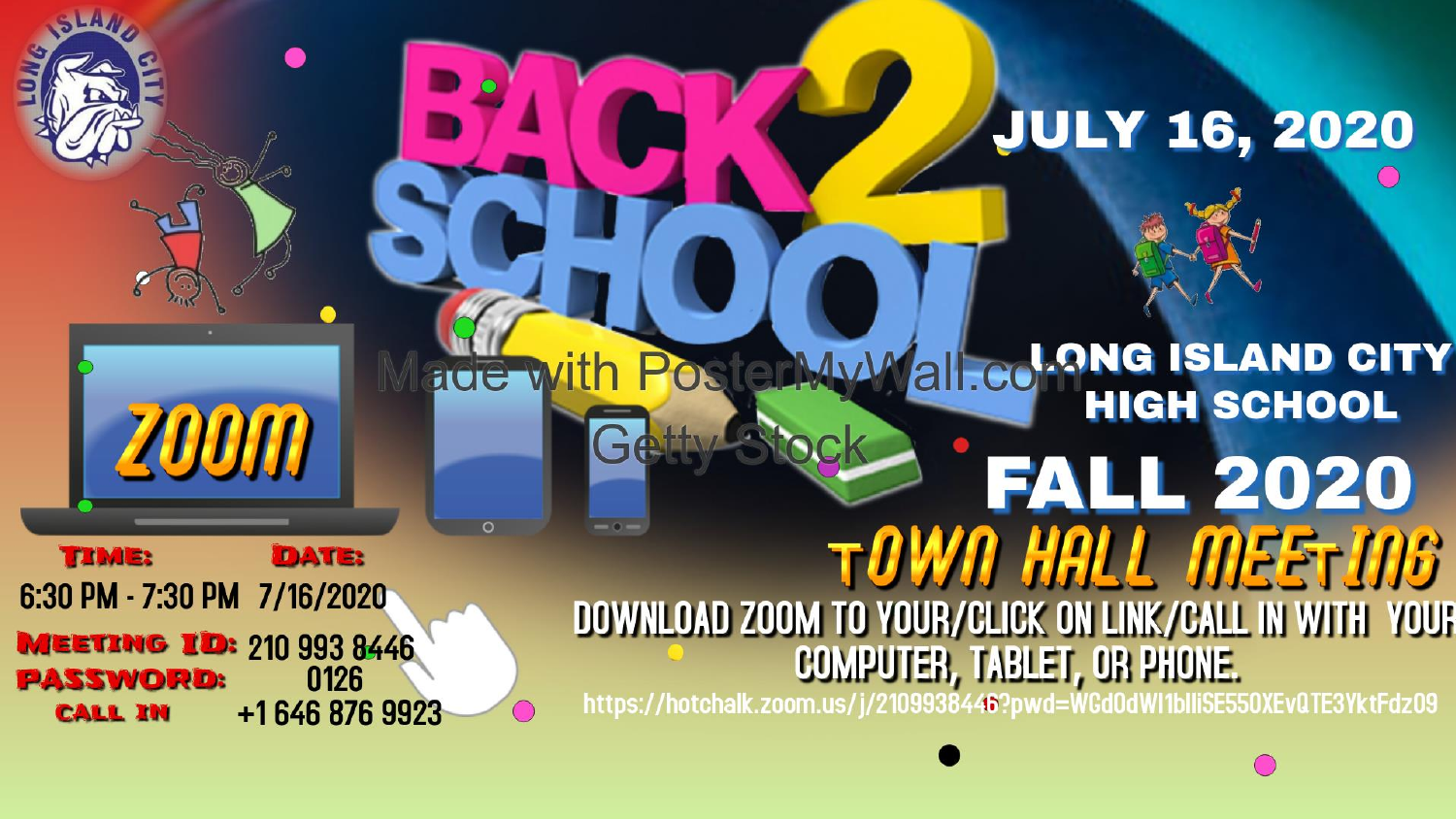### **School walk-through on 6/19/2020** *Follow-up walk-through on 7/13/2020*

Normally we utilize 95 rooms for instructional purposes. This is a reduction of 57.9%

|                   | <b>Including Rooms</b><br>with 1 Entry | <b>Excluding Rooms</b><br>with 1 Entry | <b>Excluding 1 Entry</b><br>& No Windows |
|-------------------|----------------------------------------|----------------------------------------|------------------------------------------|
| <b>Full Rooms</b> | 49                                     | 38                                     | 36                                       |
| 1.5 Rooms         | 20                                     | 13                                     | 12                                       |
| Double Rooms      | 10                                     | 8                                      |                                          |
| Total (8 in Full) | 792                                    | 588                                    | 544                                      |

*These above counts do not reflect using the Auditorium on the first floor*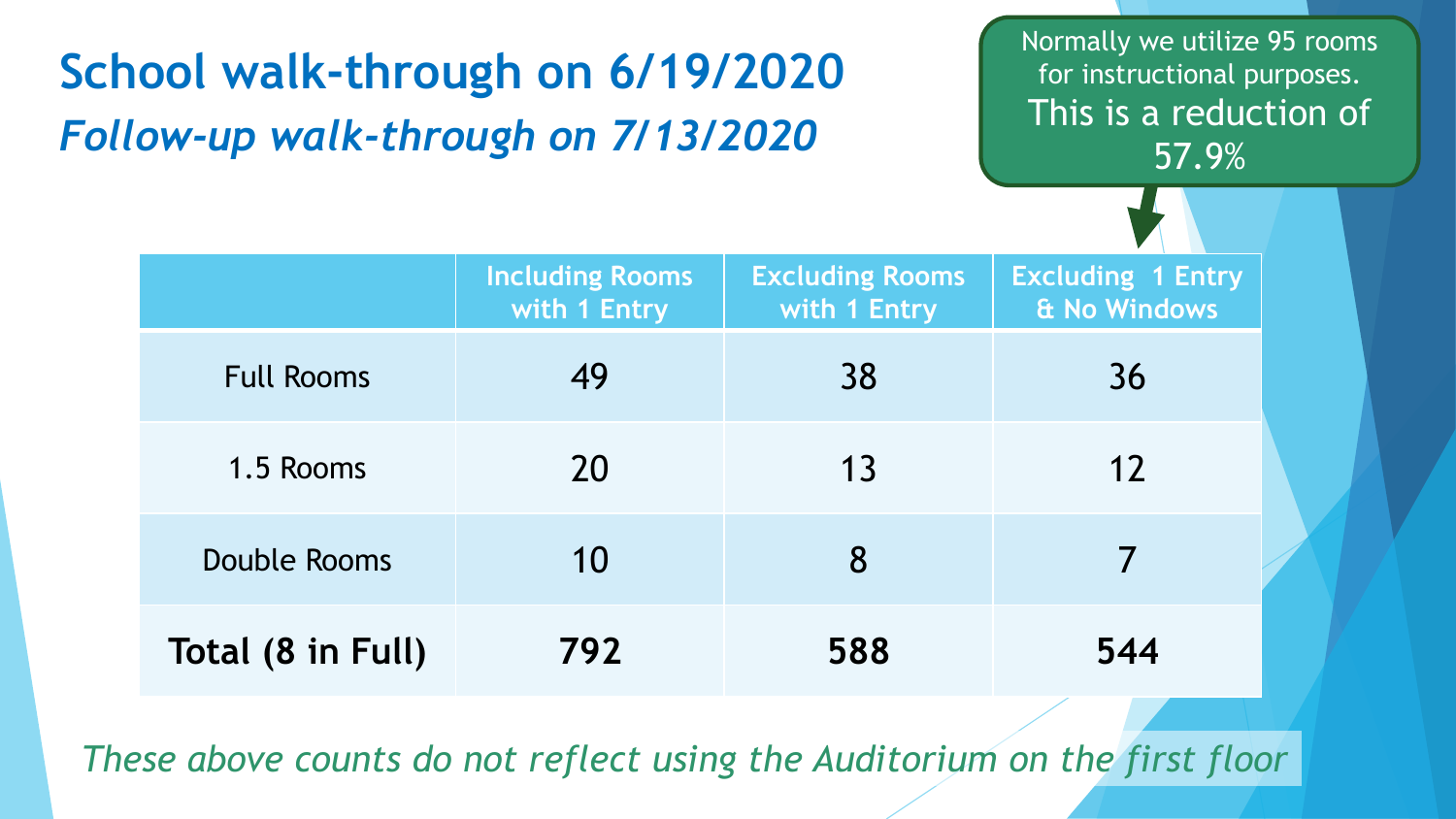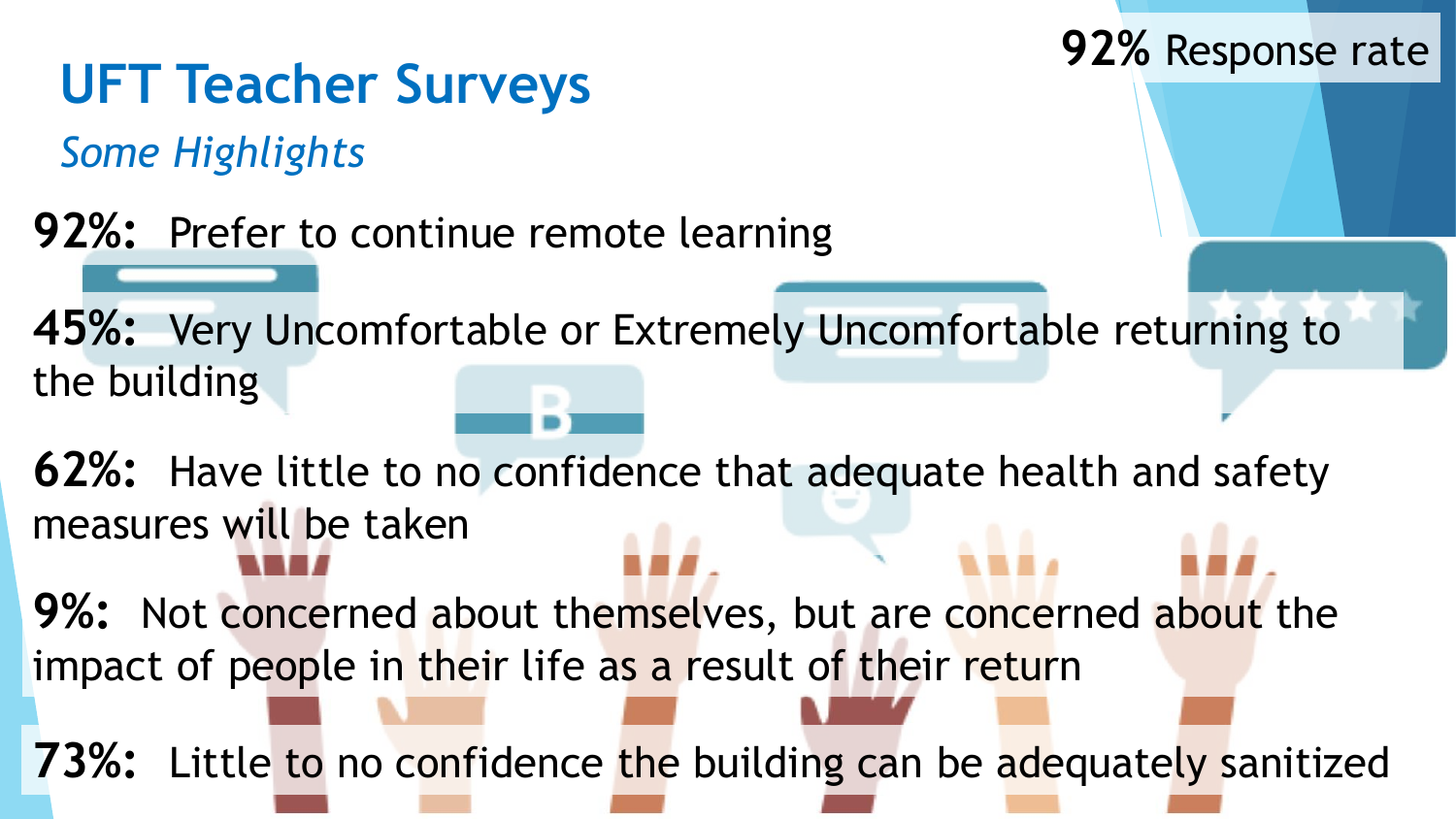# **Parent Surveys 53%** Very or Mostly Comfortable sending child to school every day *Some Highlights* **16%** Response rate **81%** Important that staff and student are required to wear a mask **29%** Child is Very Comfortable wearing a mask to school **53%** Listed sending child to school on certain days and remote learning the rest of the time as 1<sup>st</sup> choice **74%** Students use public transportation to get to school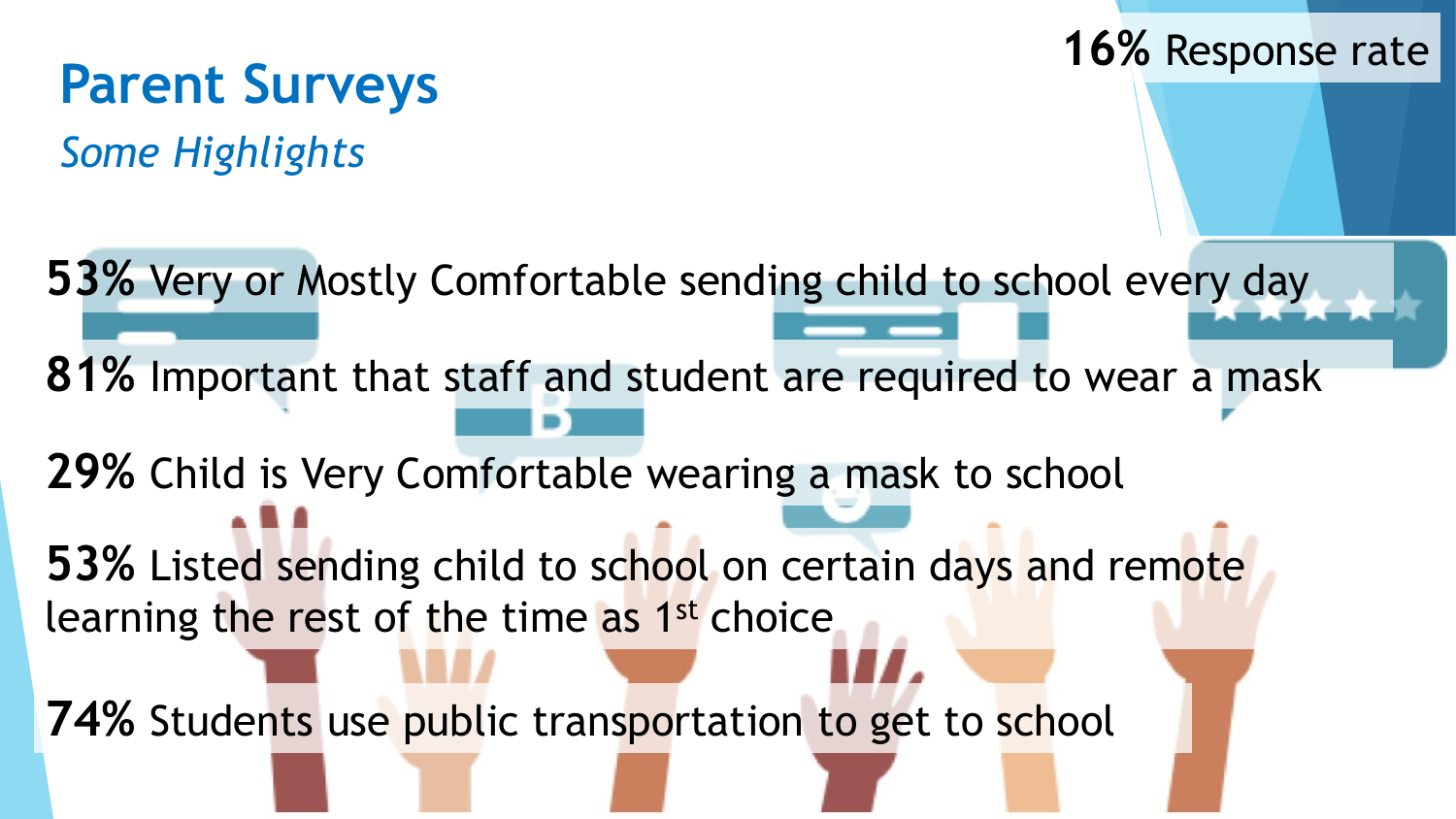**2020 – 2021 LICHS Back to School Plan Cohort A:** *Full Remote* (Based on Opt-Out) **Cohort B:** *Remote MT-RF* **PAWS - Week 1 (AWE - ~577 Students) Cohort C:** *Remote MT-RF* **PAWS - Week 2 (CUL - ~572 Students) Cohort D:** *Remote MT-RF* **PAWS - Week 3 (HUC - ~513 Students) Cohort E:** *Remote MT-RF* **PAWS - Week 4 (LANG - ~563 Students)** *Continuing our successful Wednesday PAWS!*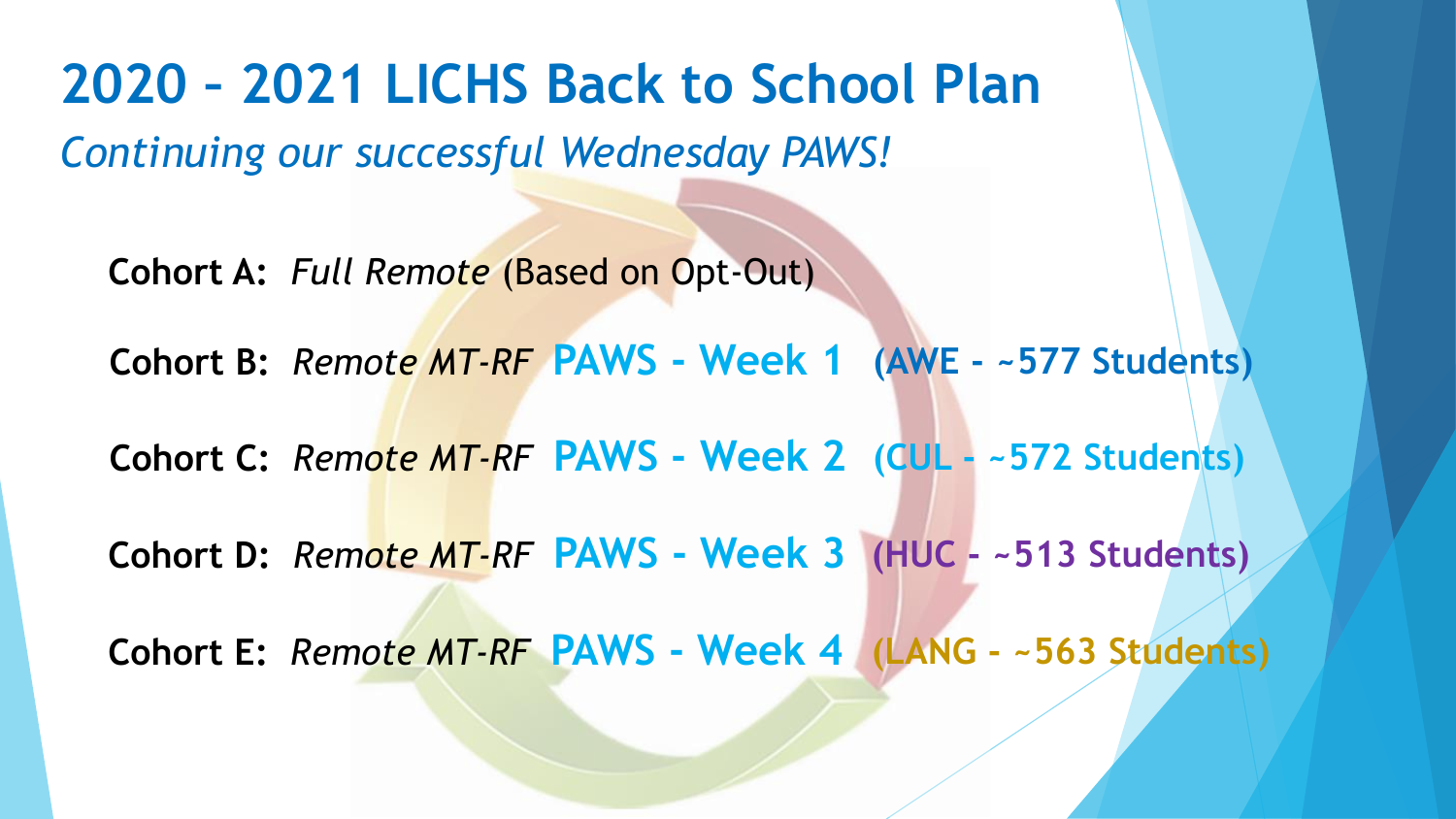## **2020 – 2021 LICHS Back to School Plan**

### *When do SLCs meet for these PAWS Weeks?*

#### **Wed** Thu **Mon** Fri **Tue** R 8 10 11  $\Omega$ Week 1 Labor Day **AWE** 14 15 17 18 **16** Week 2 **CUL** 21 22 23 24 25 **Week 3 HUC** 28 29 30 Week 4 Yom Kippur **LANG**

### **September 2020**

### **October 2020**



*Please note that as the DOE has not released a School Calendar for the 2020 – 2021 School Year, the above dates are tentative.*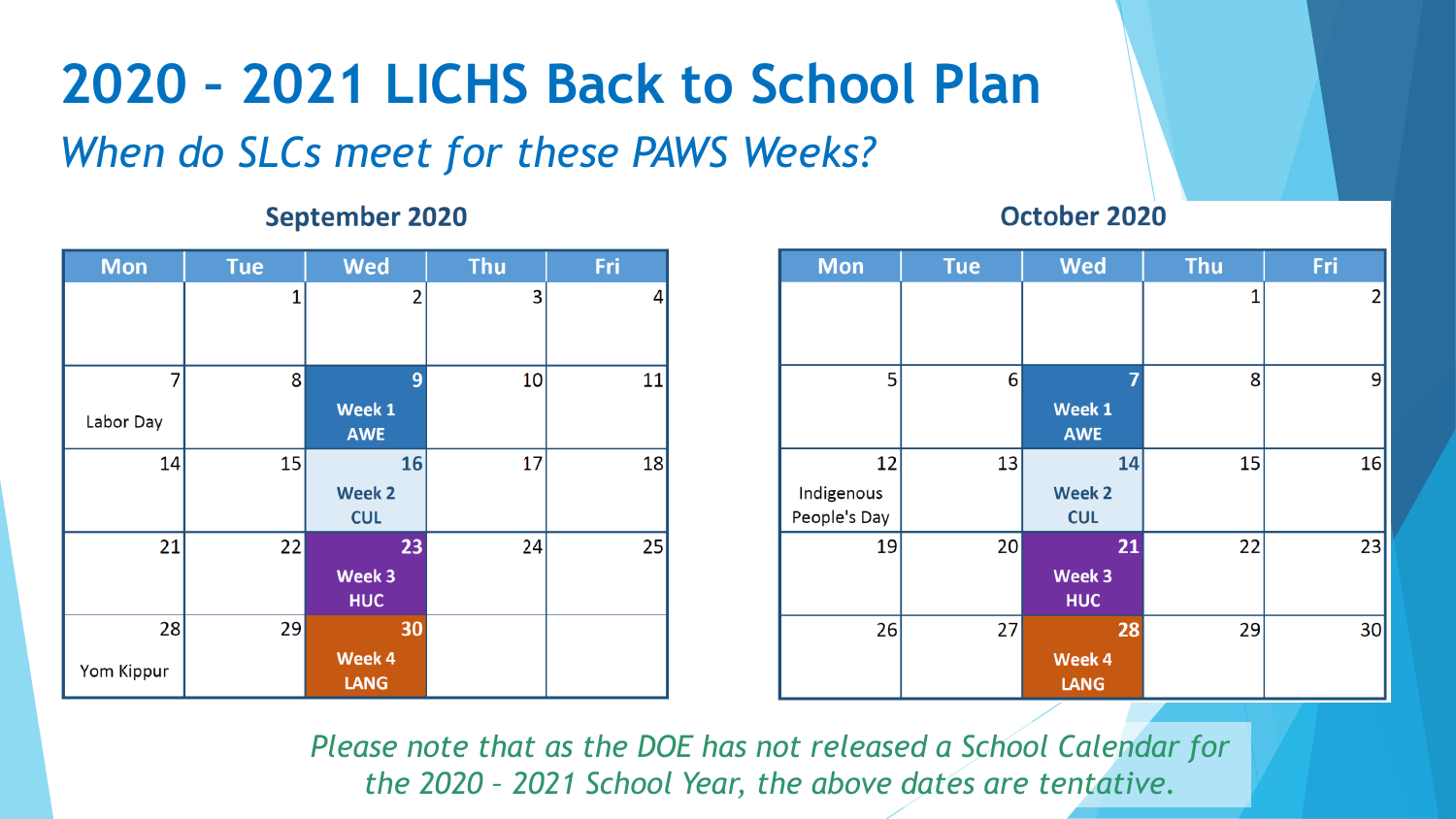## **2020 – 2021 LICHS Back to School Plan**

*What is planned for these PAWS Weeks?*

- Clubs that allow for social distancing
- College application process (juniors/seniors)
- Financial aid process support (juniors/seniors)
- College prep/readiness (frosh/sophs)
- SAT prep (juniors)
- Social/Emotional counseling
- Socializing time
- Time management
- Coping skills
- Team-building games/activities
- School spirit-building "events"
- Student government involvement
- CTE prep/support
- Internship support
- WBL support
- Tech support (hardware & software)
- Using school library to borrow books and/or do research
- Using computer labs for printing
- Targeted tutoring